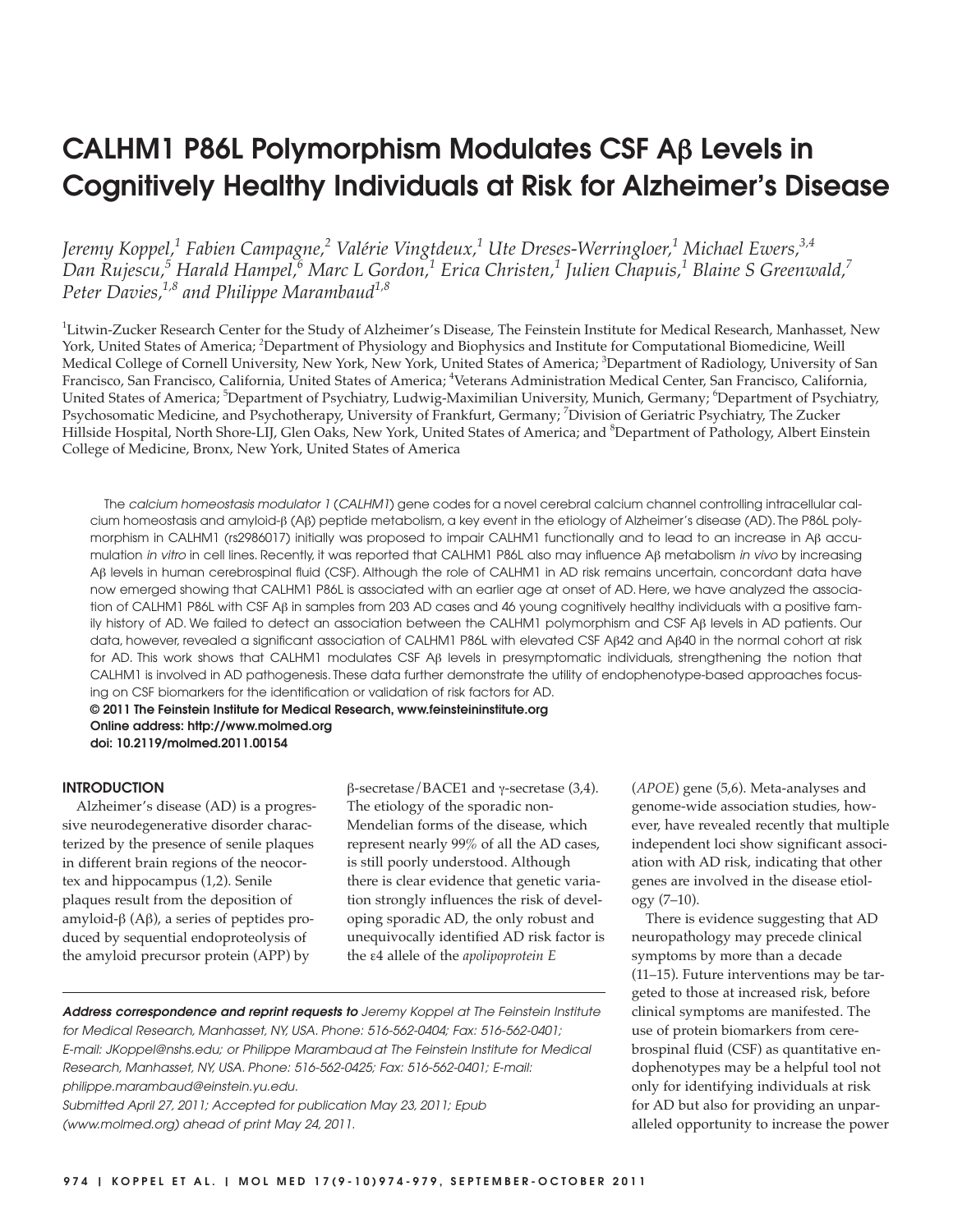of association studies to identify risk alleles (16–19). The use of quantitative endophenotype also may give important biological information in regards to when and by what mechanisms a given gene variant begins to exert a disease associated impact. Additionally, in the future it may be prudent to follow CSF biomarkers in those at increased genetic risk to time future interventions.

It is well established that decreased Aβ42 in CSF is associated with AD (20–25), perhaps related to increased deposition of insoluble Aβ in brain parenchyma (26). In a sample composed of predominantly non-demented individuals, alterations in CSF levels of Aβ were associated with several putative genetic risk variants, supporting the further investigation of CSF Aβ as an early preclinical marker and endophenotype of AD for studying risk genes (17).

Altered calcium metabolism may be a critical component of the pathogenic process leading to the development of AD (27–32). Recently, our group identified *calcium homeostasis modulator 1* (*CALHM1*) as a gene coding for a novel cerebral calcium channel component controlling cytosolic calcium homeostasis and Aβ metabolism (33). Increased CALHM1 expression in cell culture systems was found to enhance intracellular calcium concentration (33–35) and to reduce  $Aβ$  accumulation (33). The P86L polymorphism in the *CALHM1* gene (rs2986017) has been associated with increased risk for late-onset AD in some (33,36–38), but not all studies (39–43). Three independent studies, in addition to our initial report (33), also have shown association between an earlier age at onset of AD and homozygosity of the rare allele in CALHM1 P86L (36,40) or a marker in the vicinity of the *CALHM1* gene (44). A recent meta-analysis of available data from 24 centers in Europe and the United States of America by Lambert *et al*. concluded that while the P86L polymorphism may not be an independent risk factor for AD in the cohorts tested, it has a significant impact on the age at onset of AD (45), supporting the

notion that CALHM1 controls AD pathogenesis.

Given the evidence *in vitro* of a relationship between the presence of CALHM1 P86L and increased extracellular Aβ concentrations (33), investigation of CSF Aβ concentrations with respect to the CALHM1 genotypes is warranted. To date, two studies have analyzed the association of CSF Aβ concentrations with CALHM1 P86L. In a sample of subjects with AD and other cognitive disorders, no association was found between CALHM1 P86L and CSF Aβ concentrations (46). In contrast, in a mixed sample of subjects with and without AD, a statistically significant effect of the minor allele in CALHM1 P86L in the direction of increased CSF Aβ42 was detected (47). The current study was designed to reassess whether the CALHM1 P86L polymorphism modulates CSF Aβ concentrations in independent populations, and to test the hypothesis that this effect may be more apparent in presymptomatic individuals unaffected by the CSF Aβ42 drop observed during the disease process.

## **MATERIALS AND METHODS**

#### **STUDY POPULATION**

Non-demented subjects  $(n = 46)$  were recruited to the Litwin-Zucker Research Center as part of a longitudinal study investigating CSF biomarkers in cognition and AD. The research was approved by the institutional review board, and all subjects provided informed consent. Nearly all of these subjects had a positive family history of AD (as defined by the presence of a first-degree relative with AD) and were enrolled for longitudinal follow up, but did not have cognitive complaints at the time of examination, and none met criteria for dementia. AD patients ( $n = 203$ ) were recruited at the memory clinic of the Department of Psychiatry, University of Munich, Germany. Subjects diagnosed with AD-type dementia fulfilled the National Institute of Neurological and Communicative Disorders and Stroke and the Alzheimer's Disease and Related Disorders Association (NINCDS-ADRDA) criteria (48).

#### **CSF Sampling**

After routine medical and physical assessments, lumbar puncture was performed in a sitting or lateral decubitus position. Following sterile preparation and local anesthesia with 4% lidocaine topical cream and 1% lidocaine subcutaneous injection, a 4-cm-long 20-gauge cutting-tip needle was used as an introducer in the L3-L4 or L4-L5 interspace. Next, a 25 gauge Whiteacre-point spinal needle was inserted through the introducer and placed in the thecal sac. After fluid return was established, the spinal catheter was connected to a 5- or 10-mL syringe via a polypropylene tube. Gentle negative pressure sufficient to remove CSF at a rate of approximately 2 mL/min was then applied by syringe and approximately 25–30 mL of clear spinal fluid was removed from each subject. CSF was then frozen and stored at –80°C. At the Munich center, samples of CSF were acquired via lumbar puncture between 9 am and 11 am according to a routine protocol.

## **Genotyping**

**APOE genotyping.** Genetic variation at the *APOE* locus was determined by restriction isotyping using PCR amplification and subsequent digestion with HhaI (49). The PCR reaction was performed with  $0.5 \mu$ mol/L primer F4 and F6 (49) and  $1.5$  mmol/L MgCl, under the following cycle condition: 3 min denaturation at 95°C and 35 cycles with 1 min at 95°C, 1 min at 60°C, 1 min at 70°C and a final extension at 70°C for 10 min. PCR products were digested with HhaI overnight and the fragments separated on a 3% Metaphor agarose gel.

**CALHM1 genotyping.** The rs2986017 variant in *CALHM1* was determined by sequencing *CALHM1* exon 1. Exon 1 was amplified by PCR using FX1US and FX1DSa primers (33) in the presence of  $1.5$  mmol/L MgCl<sub>2</sub> under the following amplification conditions: Initial denaturation for 3 min at 94°C and 35 cycles of 30 s at 94°C, annealing for 30 s at 54°C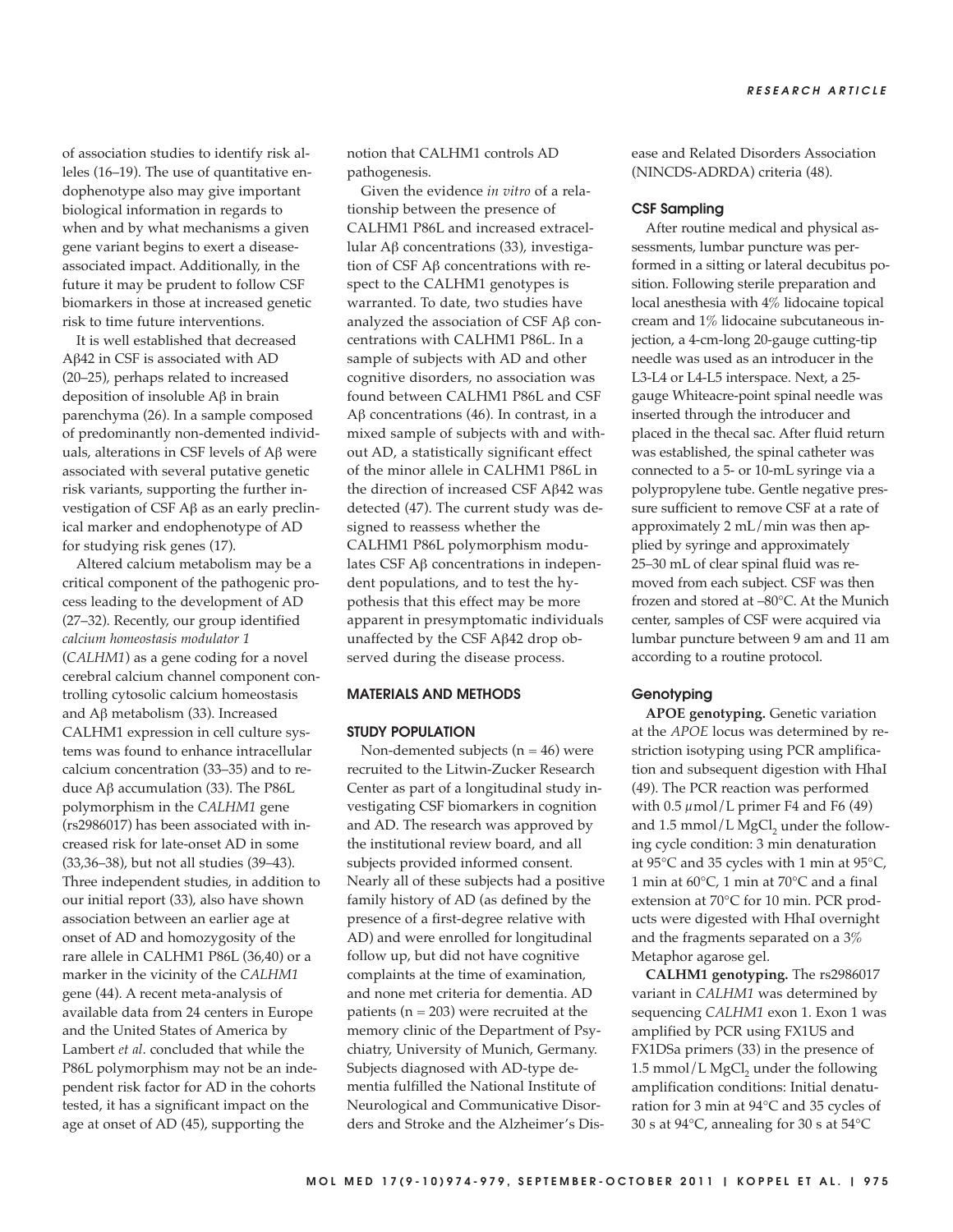**Table 1.** Sample characteristics.

|                                        | Cognitively healthy |                   | AD               |                  |
|----------------------------------------|---------------------|-------------------|------------------|------------------|
|                                        | Female              | Male              | Female           | Male             |
| Number of patients                     | 34                  | 12                | 141              | 62               |
| CALHM1 rs2986017 C/C                   | 16                  | 5                 | 73               | 35               |
| CALHM1 rs2986017 C/T                   | 15                  | 6                 | 62               | 22               |
| CALHM1 rs2986017 T/T                   | 3                   |                   | 6                | 5                |
| APOE $\epsilon$ 2/3                    | 4                   | 2                 | $ND^{\alpha}$    | <b>ND</b>        |
| APOE $\epsilon$ 2/4                    |                     | O                 | <b>ND</b>        | <b>ND</b>        |
| $APOE$ $\varepsilon$ 3/3               | 16                  | 6                 | <b>ND</b>        | <b>ND</b>        |
| APOE E3/4                              | 11                  | 4                 | <b>ND</b>        | <b>ND</b>        |
| APOE $\epsilon$ 4/4                    | 2                   | O                 | <b>ND</b>        | <b>ND</b>        |
| Age at sample (average)                | 62.9                | 64.3              | 73.4             | 70.4             |
| MMSE $(\pm SD^b)$                      | $29.8 (\pm 0.5)$    | 29.8 ( $\pm$ 0.4) | $21.1 (\pm 5.6)$ | $22.7 (\pm 5.0)$ |
| $A\beta$ 1-40 pg/mL (average $\pm$ SD) | $8732 \pm 3568$     | $8696 \pm 3816$   | <b>ND</b>        | ND               |
| $A\beta$ 1-42 pg/mL (average $\pm$ SD) | $381 \pm 196$       | $336 \pm 177$     | $475 \pm 221$    | $518 \pm 278$    |

a ND: not determined.

b SD: standard deviation.

and extension for 1 min at 72°C for 35 cycles. PCR products were sequenced by GeneWiz (South Plainfield, NJ, USA).

#### **A**β **ELISA**

CSF Aβ1–40 and Aβ1–42 concentrations were determined by enzyme-linked immunosorbent assays (ELISAs) using kits from Covance (β-Amyloid 1–40 and β-Amyloid 1–42 ELISA; Princeton, NJ, USA) for the Manhasset samples or from Innogenetics (INNOTEST β-amyloid 1–42; Gent, Belgium) for the German samples, according to the manufacturers' instructions. Please note that the use of different ELISA kits could potentially lead to inconsistencies between the results of the two kits in terms of the absolute values of measured Aβ levels and thus does not allow the comparison of the results obtained in the two centers. Our methodology, however, was designed to measure relative CSF Aβ level changes within diagnostic groups.

#### **BACE1 Western Blot (WB) Analyses**

BACE1 levels were analyzed by WB using ab2077 antibody (Abcam, San Francisco, CA, USA). Twenty microliters of a 1:100 dilution of CSF were analyzed by SDS-PAGE and WB. A standard ECL detection procedure was then used.

## **Statistical analysis**

**Normal cohort.** We performed multiple linear regression to predict the level of each endophenotype (Aβ40 or Aβ42) with factors including APOE genotype (coded as a nominal variable with value ε4/4, ε3/4, ε3/3, ε2/4, or ε2/3); age of the patient at CSF collection time; gender; or BACE1 levels, and CALHM1 genotype coded to reflect the hypothesized transmission mechanism (that is, recessive model compares CC or CT versus TT; additive model codes the number of T allele(s): 0 for CC, 1 for CT, and 2 for TT; dominant model compares CC versus CT or TT). Reported

*P* values were estimated with JMP version 8.01.

**AD cohort.** We performed multiple linear regression to predict the level of Aβ42 (adjusted for age of the patient at CSF collection time) and CALHM1 genotype coded to reflect the hypothesized transmission mechanism, as described above.

### **RESULTS**

# **The CALHM1 P86L Polymorphism (rs2986017) Shows Association with CSF A**β **Levels in Young Cognitively Healthy Individuals at Risk for AD, but Not in AD Patients**

CSF samples from 46 cognitively healthy individuals with a positive family history of AD and 203 individuals with AD were collected. Patient characteristics and genotype distributions in each group are shown in Table 1. CSF concentrations (pg/mL) of Aβ1–40 (normal cohort) and Aβ1–42 (normal and AD cohorts) were measured and rs2986017 genotypes were determined in these patients (Table 1, Table 2).

Table 3 shows the results of test of associations between rs2986017 genotype and Aβ1–40 or Aβ1–42 in the normal cohort under the recessive, additive and dominant genetic transmission models (tests are performed with multiple regression and controls for several genetic and biological covariates, see Methods). These tests indicated that in the cognitively healthy cohort, CALHM1 genotype has a significant effect on Aβ1–42 levels under the additive  $(P = 0.0036)$ and dominant  $(P = 0.0099)$  models, and shows a trend effect under the recessive model  $(P = 0.0669,$  Table 3). A significant effect of CALHM1 genotype also was

#### **Table 2.** CSF Aβ levels by CALHM1 P86L genotype (rs2986017).

|                                                                                            | Cognitively healthy            |                              |                                 | AD                                                                                                        |                    |                    |
|--------------------------------------------------------------------------------------------|--------------------------------|------------------------------|---------------------------------|-----------------------------------------------------------------------------------------------------------|--------------------|--------------------|
|                                                                                            |                                |                              |                                 | CC (N = 21; 46%) CT (N = 21; 46%) $\pi$ (N = 4; 8%) CC (N = 108; 53%) CT (N = 84; 41%) $\pi$ (N = 11; 5%) |                    |                    |
| Mean A $\beta$ 1-40 (pg/mL $\pm$ SD <sup>a</sup> )<br>Mean A $\beta$ 1-42 (pg/mL $\pm$ SD) | $8146 + 3767$<br>$284 \pm 148$ | $8522 + 3148$<br>$420 + 199$ | $12800 \pm 2833$<br>$555 + 136$ | ND <sup>b</sup><br>553 + 322                                                                              | ND.<br>$487 + 205$ | ND.<br>$410 + 213$ |

a SD, standard deviation.

b ND: not determined.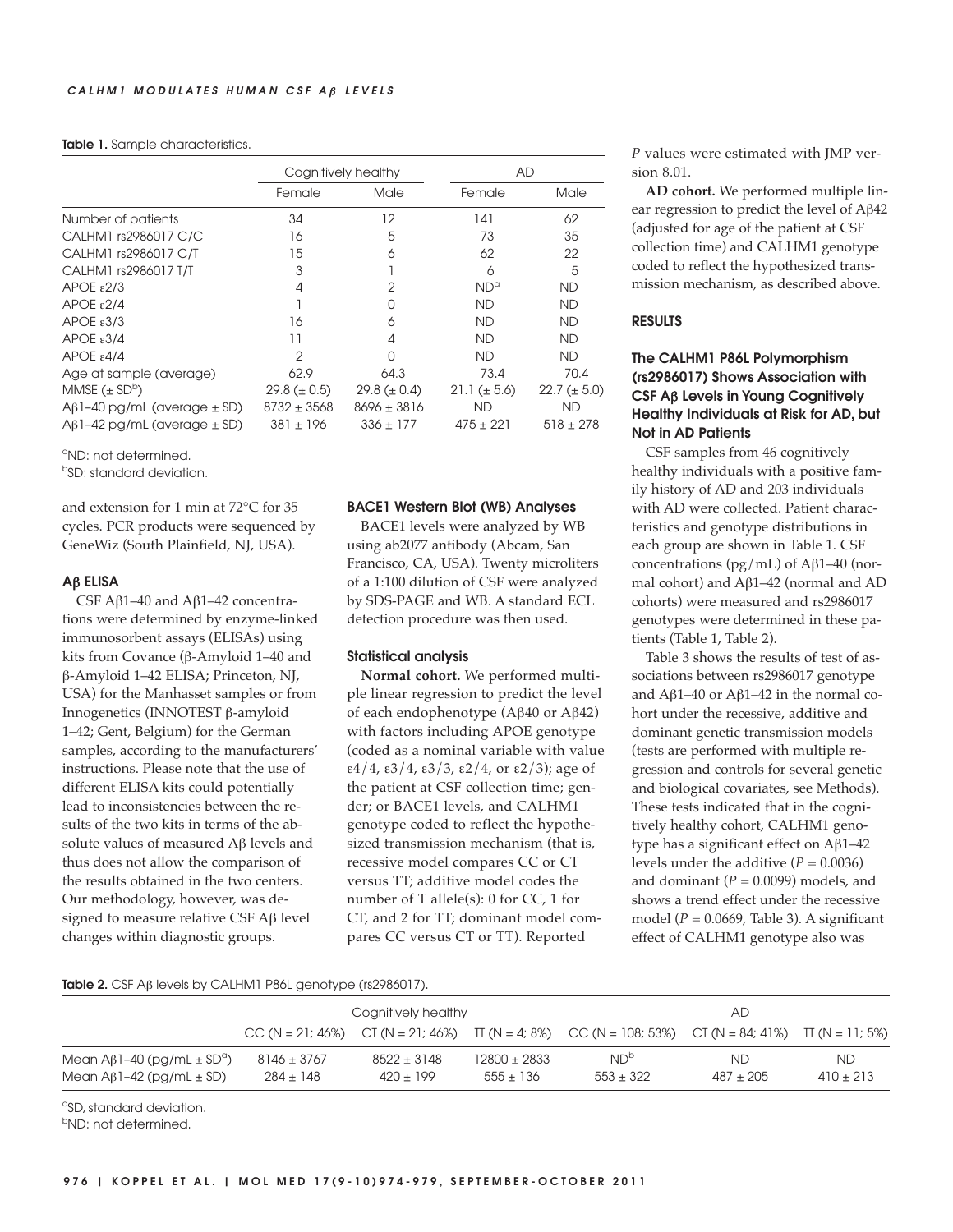**Table 3.** Association between CALHM1 P86L genotype (rs2986017) and CSF Aβ levels in the cognitively healthy cohort.<sup>a</sup>

| Genetic<br>transmission<br>model | $AB1-40$     | $AB1-42$     |
|----------------------------------|--------------|--------------|
| Dominant                         | $P = 0.1656$ | $P = 0.0099$ |
| Additive                         | $P = 0.0237$ | $P = 0.0036$ |
| Recessive                        | $P = 0.0123$ | $P = 0.0669$ |

<sup>a</sup>Adjusted for APOE genotype, age of the patient at CSF collection time, gender, and BACE1 levels.

found for Aβ1–40 levels under the recessive  $(P = 0.0123)$  and additive models (*P* = 0.0237, Table 3).

Because CSF BACE1 levels and activity were found in several studies to be elevated in MCI (mild cognitive impairment) and AD patients (50,51), we also measured CSF BACE1 levels in the normal cohort to determine whether BACE1 levels could influence the effect of CALHM1 P86L on Aβ levels. Western blot and densitometry analyses were conducted to measure BACE1 levels (Figure 1). BACE1 levels were not associated with CALHM1 genotype (see Figure 1) and models fitted to Aβ levels that controlled for CSF BACE1 levels (Table 3) showed significant association between CALHM1 genotype and Aβ levels, indicating that the effect of CALHM1 genotype on Aβ levels could not be explained by changes in CSF BACE1 levels.

In contrast to the normal cohort, we found that levels of Aβ1–42 were not affected by rs2986017 genotype in the AD cohort. The additive model for a CALHM1 effect yielded a *P* value of 0.34.

### **DISCUSSION**

The use of quantitative endophenotypes such as CSF Aβ levels to evaluate candidate genes in late-onset AD has emerged recently as a promising approach (17,26,47,52–54). For instance, the *APOE* ε4 allele has been found to predict in some (55,56), but not all studies (57,58), changes in CSF Aβ concentrations in non-demented individuals, potentially as an early marker of evolving

disease. Another example is the gene coding for angiotensin-converting enzyme (ACE), a protease involved in  $A\beta$ degradation (59), for which a haplotype associated with an increased risk of AD has been reported in association with elevated levels of CSF  $Aβ$  (60).

In this study, an association was observed between the CALHM1 P86L polymorphism and elevated levels of CSF Aβ42 and Aβ40 in a small sample of young, cognitively healthy individuals with a positive family history for AD. This association was not observed in individuals suffering from dementia, albeit in a large sample. Elevated levels of CSF Aβ were predicted in association with CALHM1 P86L based on its *in vitro* effects on Aβ metabolism. Indeed, CALHM1 was found to repress Aβ accumulation in a calcium-dependent manner in cell lines, and expression of mutated P86L-CALHM1 resulted in a partial loss of CALHM1 control on cytosolic calcium levels and Aβ repression, resulting in an elevation of extracellular Aβ levels (33). While the CALHM1 P86L polymorphism has not been established conclusively as an AD risk allele, its impact on the age at onset of AD has now been demonstrated in four independent studies (33,36,40,45) and may be related directly to its effect on Aβ metabolism (33). The association of CALHM1 P86L with CSF Aβ observed here in cognitively healthy individuals at risk for AD, but not in AD patients, may be related to the reduction in circulating Aβ42 that accompanies the presumed parenchymal deposition in AD (20–24). Thus, the effect of the CALHM1 P86L polymorphism on CSF  $\mathbf{A}\mathbf{\beta}$  may be the most apparent before the first clinical manifestations of the disease.

The design of the current study had several limitations. First, the sample size of the cognitively healthy cohort was small, limiting the power of the study. However, significant differences for both Aβ42 and Aβ40 levels were found within this group, suggesting that the effect of CALHM1 on CSF Aβ levels in young cognitively healthy individuals is





**Figure 1.** CSF BACE1 levels by CALHM1 P86L genotype (rs2986017). CSF BACE1 levels in the normal cohort were analyzed by WB (A). Graph in (B) shows BACE1 level quantification by CALHM1 genotype (rs2986017) in the normal cohort.

large enough to be seen in a sample group of this size. Second, the study includes two independent cohorts. Longitudinal studies in normal cohorts will be required to determine whether CALHM1 P86L, co-occurring with early elevations in CSF Aβ levels, influences the disease onset.

In summary, we show that the CALHM1 P86L polymorphism is associated with elevated CSF Aβ in normal individuals at risk for AD, supporting previous reports suggesting that CALHM1 controls Aβ metabolism *in vitro* in cell lines (33) and *in vivo* in human CSF (47). These data further strengthen the notion that CALHM1 is involved in AD pathogenesis by modulating the age of disease onset (33,36,40,45), and this, via a mechanism implicating early deregulation in Aβ metabolism. Finally, this work provides support for the use of CSF Aβ measurements as a quantitative endophenotype for identifying or validating AD risk genes in populations of individuals with preclinical AD.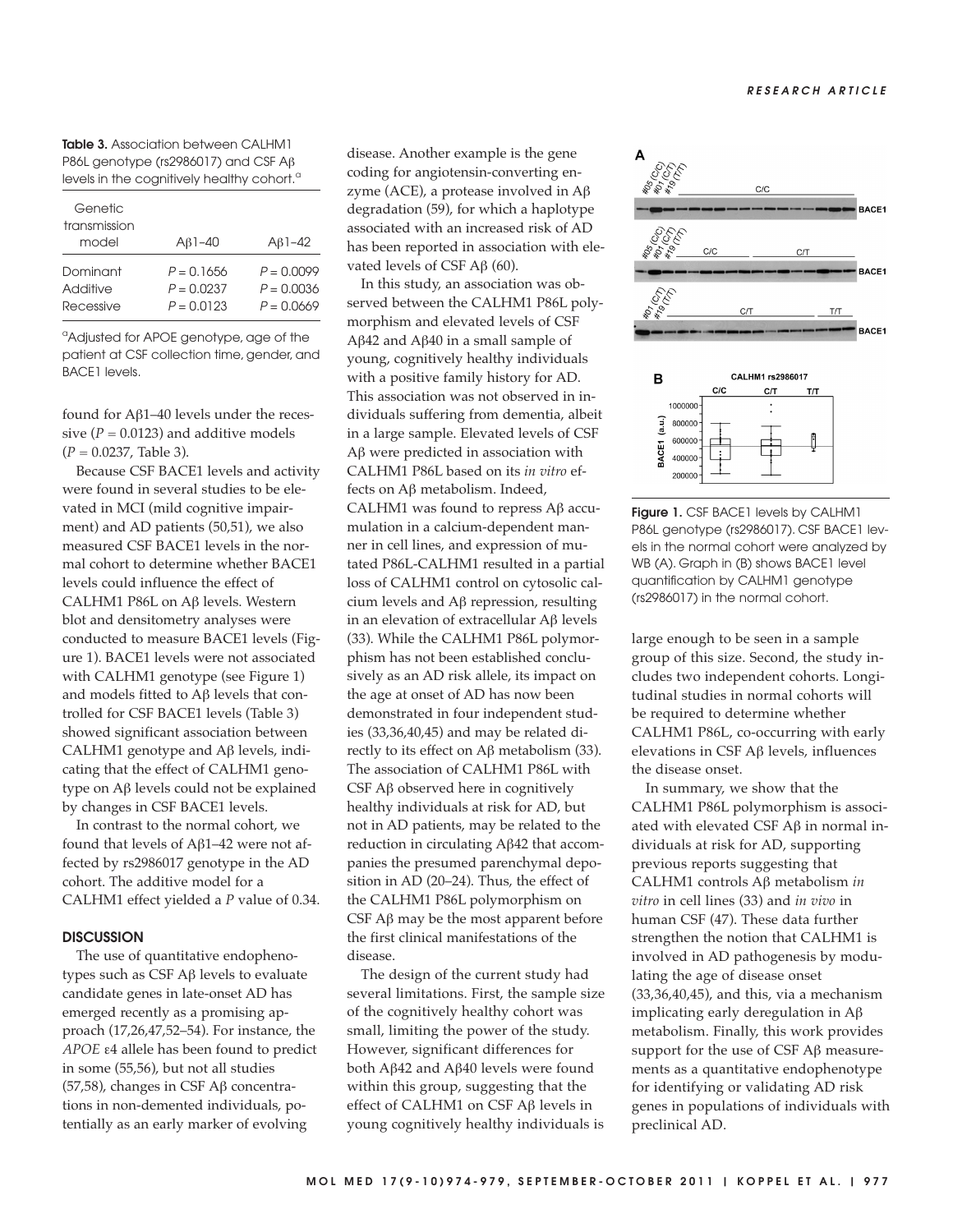## **DISCLOSURE**

The authors declare that they have no competing interests as defined by *Molecular Medicine*, or other interests that might be perceived to influence the results and discussion reported in this paper.

#### **REFERENCES**

- 1. Blennow K, de Leon MJ, Zetterberg H. (2006) Alzheimer's disease. *Lancet*. 368:387–403.
- 2. Selkoe DJ. (2001) Alzheimer's disease: genes, proteins, and therapy. *Physiol*. *Rev*. 81:741–66.
- 3. Marambaud P, Robakis NK. (2005) Genetic and molecular aspects of Alzheimer's disease shed light on new mechanisms of transcriptional regulation. *Genes Brain Behav*. 4:134–46.
- 4. Querfurth HW, LaFerla FM. (2010) Alzheimer's disease. *N*. *Engl*. *J*. *Med*. 362:329–44.
- 5. Lambert JC, Amouyel P. (2007) Genetic heterogeneity of Alzheimer's disease: complexity and advances. *Psychoneuroendocrinology*. 32 Suppl 1: S62–70.
- 6. Rademakers R, Rovelet-Lecrux A. (2009) Recent insights into the molecular genetics of dementia. *Trends Neurosci*. 32:451–61.
- 7. Lambert JC, *et al*. (2009) Genome-wide association study identifies variants at CLU and CR1 associated with Alzheimer's disease. *Nat*. *Genet*. 41:1094–9.
- 8. Harold D, *et al*. (2009) Genome-wide association study identifies variants at CLU and PICALM associated with Alzheimer's disease. *Nat*. *Genet*. 41:1088–93.
- 9. Bertram L, McQueen MB, Mullin K, Blacker D, Tanzi RE. (2007) Systematic meta-analyses of Alzheimer disease genetic association studies: the AlzGene database. *Nat*. *Genet*. 39:17–23.
- 10. Hollingworth P, *et al*. (2011) Common variants at ABCA7, MS4A6A/MS4A4E, EPHA1, CD33 and CD2AP are associated with Alzheimer's disease. *Nat*. *Genet*. 43:429–35.
- 11. Gomez-Isla T, *et al*. (1996) Profound loss of layer II entorhinal cortex neurons occurs in very mild Alzheimer's disease. *J*. *Neurosci*. 16:4491–500.
- 12. Hulette CM, *et al*. (1998) Neuropathological and neuropsychological changes in "normal" aging: evidence for preclinical Alzheimer disease in cognitively normal individuals. *J*. *Neuropathol*. *Exp*. *Neurol*. 57:1168–74.
- 13. Markesbery WR, *et al*. (2006) Neuropathologic substrate of mild cognitive impairment. *Arch*. *Neurol*. 63:38–46.
- 14. Morris JC, Price AL. (2001) Pathologic correlates of nondemented aging, mild cognitive impairment, and early-stage Alzheimer's disease. *J*. *Mol*. *Neurosci*. 17:101–18.
- 15. Price JL, *et al*. (2001) Neuron number in the entorhinal cortex and CA1 in preclinical Alzheimer disease. *Arch*. *Neurol*. 58:1395–402.
- 16. Gottesman II, Gould TD. (2003) The endopheno-

type concept in psychiatry: etymology and strategic intentions. *Am*. *J*. *Psychiatry*. 160:636–45.

- 17. Kauwe JS, *et al*. (2009) Alzheimer's disease risk variants show association with cerebrospinal fluid amyloid beta. *Neurogenetics*. 10:13–7.
- 18. De Meyer G, *et al*. (2010) Diagnosis-independent Alzheimer disease biomarker signature in cognitively normal elderly people. *Arch*. *Neurol*. 67:949–56.
- 19. Dubois B, *et al*. (2010) Revising the definition of Alzheimer's disease: a new lexicon. *Lancet Neurol*. 9:1118–27.
- 20. Galasko D, *et al*. (1998) High cerebrospinal fluid tau and low amyloid beta42 levels in the clinical diagnosis of Alzheimer disease and relation to apolipoprotein E genotype. *Arch*. *Neurol*. 55:937–45.
- 21. Hampel H, *et al*. (2004) Value of CSF beta amyloid1–42 and tau as predictors of Alzheimer's disease in patients with mild cognitive impairment. *Mol*. *Psychiatry*. 9:705–10.
- 22. Mehta PD, *et al*. (2000) Plasma and cerebrospinal fluid levels of amyloid beta proteins 1–40 and 1–42 in Alzheimer disease. *Arch*. *Neurol*. 57:100–5.
- 23. Motter R, *et al*. (1995) Reduction of beta-amyloid peptide42 in the cerebrospinal fluid of patients with Alzheimer's disease. *Ann*. *Neurol*. 38:643–8.
- 24. Sunderland T, *et al*. (2003) Decreased beta amyloid1–42 and increased tau levels in cerebrospinal fluid of patients with Alzheimer disease. *JAMA*. 289:2094–103.
- 25. Mattsson N, *et al*. (2009) CSF biomarkers and incipient Alzheimer disease in patients with mild cognitive impairment. *JAMA*. 302:385–93.
- 26. Fagan AM, *et al*. (2006) Inverse relation between in vivo amyloid imaging load and cerebrospinal fluid Abeta42 in humans. *Ann*. *Neurol*. 59:512–9.
- 27. Demuro A, Parker I, Stutzmann GE. (2010) Calcium signaling and amyloid toxicity in Alzheimer disease. *J*. *Biol*. *Chem*. 285:12463–8.
- 28. Marambaud P, Dreses-Werringloer U, Vingtdeux V. (2009) Calcium signaling in neurodegeneration. *Mol*. *Neurodegener*. 4:20.
- 29. Supnet C, Bezprozvanny I. (2010) The dysregulation of intracellular calcium in Alzheimer disease. *Cell Calcium*. 47:183–9.
- 30. Green KN, LaFerla FM. (2008) Linking calcium to Abeta and Alzheimer's disease. *Neuron*. 59:190–4.
- 31. Mattson MP. (2010) ER calcium and Alzheimer's disease: in a state of flux. *Sci*. *Signal*. 3:pe10.
- 32. Foskett JK. (2010) Inositol trisphosphate receptor Ca2+ release channels in neurological diseases. *Pflugers Arch*. 460:481–94.
- 33. Dreses-Werringloer U, *et al*. (2008) A polymorphism in CALHM1 influences Ca2+ homeostasis, Abeta levels, and Alzheimer's disease risk. *Cell*. 133:1149–61.
- 34. Moreno-Ortega AJ, Ruiz-Nuno A, Garcia AG, Cano-Abad MF. (2010) Mitochondria sense with different kinetics the calcium entering into HeLa cells through calcium channels CALHM1 and mutated P86L-CALHM1. *Biochem*. *Biophys*. *Res*. *Commun*. 391:722–6.
- 35. Gallego-Sandin S, Alonso MT, Garcia-Sancho J. (2011) Calcium homeostasis modulator 1 (CALHM1) reduces the calcium content of the endoplasmic reticulum (ER) and triggers ER stress. *Biochem*. *J*. 437:469–75.
- 36. Boada M, *et al*. (2010) CALHM1 P86L polymorphism is associated with late-onset Alzheimer's disease in a recessive model. *J*. *Alzheimers Dis*. 20:247–51.
- 37. Cui PJ, *et al*. (2010) CALHM1 P86L polymorphism is a risk factor for Alzheimer's disease in the Chinese population. *J*. *Alzheimers Dis*. 19:31–5.
- 38. Campagne F, *et al*. (2008) Response: *CALHM1* Association with Alzheimer's Disease Risk. *Cell*. 135:994–6.
- 39. Bertram L, *et al*. (2008) No association between CALHM1 and Alzheimer's disease risk. *Cell*. 135:993,4; author reply 994–6.
- 40. Minster RL, Demirci FY, DeKosky ST, Kamboh MI. (2009) No association between CALHM1 variation and risk of Alzheimer disease. *Hum*. *Mutat*. 30: E566–9.
- 41. Sleegers K, *et al*. (2009) No association between CALHM1 and risk for Alzheimer dementia in a Belgian population. *Hum*. *Mutat*. 30: E570–4.
- 42. Beecham GW, Schnetz-Boutaud N, Haines JL, Pericak-Vance MA. (2009) CALHM1 polymorphism is not associated with late-onset Alzheimer disease. *Ann*. *Hum*. *Genet*. 73:379–81.
- 43. Nacmias B, *et al*. (2010) Lack of implication for CALHM1 P86L common variation in Italian patients with early and late onset Alzheimer's disease. *J*. *Alzheimers Dis*. 20:37–41.
- 44. Li H, *et al*. (2008) Candidate single-nucleotide polymorphisms from a genomewide association study of Alzheimer disease. *Arch*. *Neurol*. 65:45–53.
- 45. Lambert JC, *et al*. (2010) The CALHM1 P86L polymorphism is a genetic modifier of age at onset in Alzheimer's disease: a meta-analysis study. *J*. *Alzheimers Dis*. 22:247–55.
- 46. Giedraitis V, *et al*. (2010) CALHM1 P86L polymorphism does not alter amyloid-beta or tau in cerebrospinal fluid. *Neurosci*. *Lett*. 469:265–7.
- 47. Kauwe JS, *et al*. (2010) Validating predicted biological effects of Alzheimer's disease associated SNPs using CSF biomarker levels. *J*. *Alzheimers Dis*. 21:833–42.
- 48. McKhann G, *et al*. (1984) Clinical diagnosis of Alzheimer's disease: report of the NINCDS-ADRDA Work Group under the auspices of Department of Health and Human Services Task Force on Alzheimer's Disease. *Neurology*. 34:939–44.
- 49. Hixson JE, Vernier DT. (1990) Restriction isotyping of human apolipoprotein E by gene amplification and cleavage with HhaI. *J*. *Lipid Res*. 31:545–8.
- 50. Ewers M, *et al*. (2011) Increased CSF-BACE1 activity associated with decreased hippocampus volume in Alzheimer's disease. *J*. *Alzheimers Dis*. 25:373–81.
- 51. Holsinger RM, McLean CA, Collins SJ, Masters